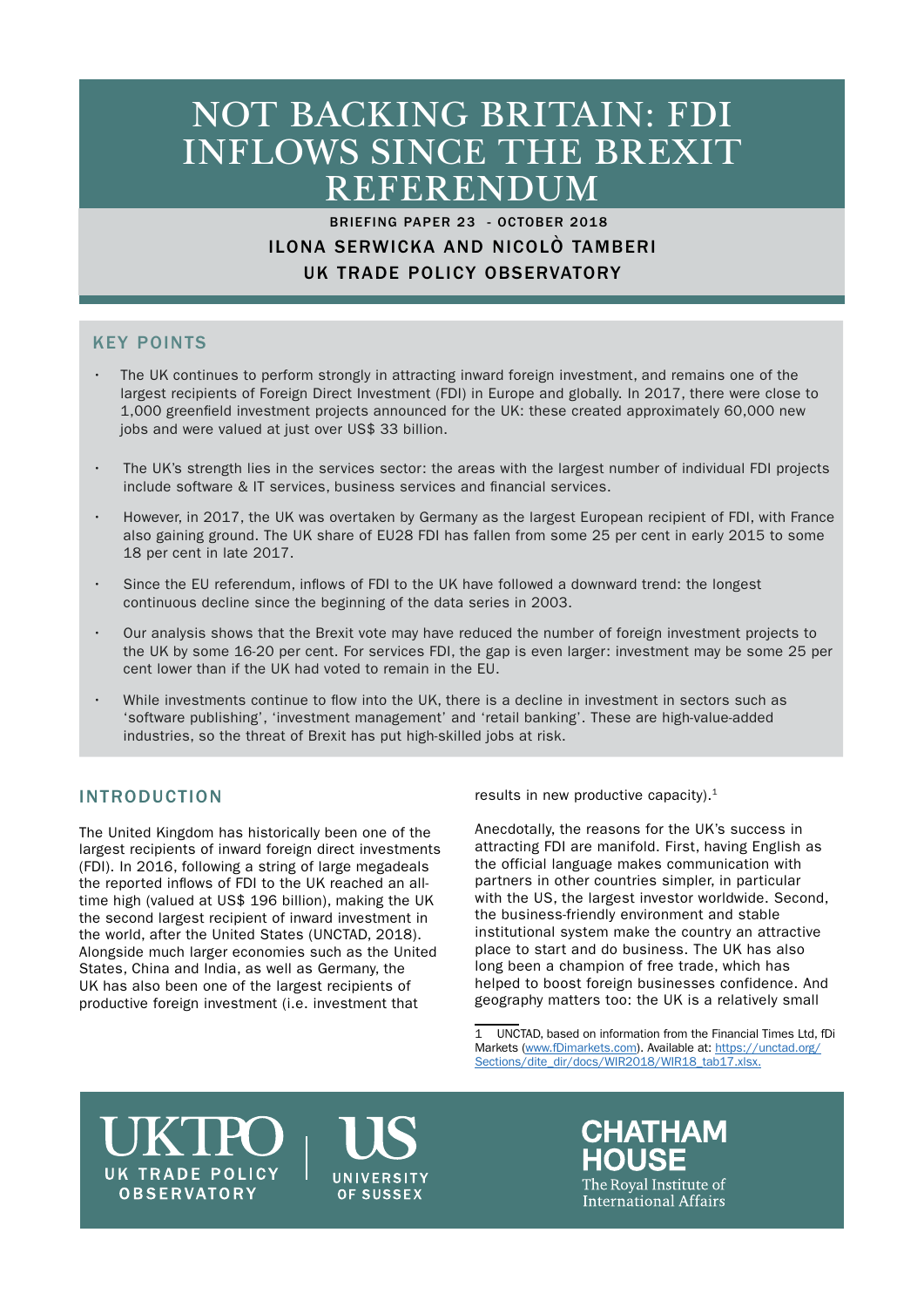open economy but as a member of the EU, it offers businesses easy access to the European Single Market, the largest combined economy of 500 million consumers in the world. Although the UK remains a member of the EU until 29 March 2019, the Brexit vote has introduced a considerable uncertainty over some of the things that seem important to investors, especially the availability of labour and access to the EU market.

Because of its long-term nature, foreign investment is sensitive to risk perceptions (Resmini, 2000; Singh and Jun, 1995). This means that the current uncertainty might already have had a significant impact on inward FDI to the UK. Japan, one of the main investors in the UK, has already warned that its firms could leave the country if it became unprofitable to serve the European market from Britain.<sup>2</sup> Recently EY's Europe Attractiveness Survey, which tracks investment decisions since 2000, noted an increase in project outflows by British companies into other European countries.3 The report characterised this as

*'loud warnings from firms in those sectors that they will have to move jobs and operations to mainland Europe to cope with the regulatory shake-up that leaving the single market likely entails'*.4

Although the UK has not yet left the EU – and from this perspective nothing has changed – there are at least two hypotheses in which we think the Brexit vote may have already impacted on multinational firms' decisions to invest in the UK. First, there is the role of uncertainty: multinational firms may be temporarily holding off investment, waiting for clarification regarding the nature of the future relationship between the UK and the EU (notably, the ease of doing business with the remaining 27 EU Member States). Second, there is the possibility that the Brexit vote has dented investors' confidence in the UK, making the UK permanently less attractive to investors.

With only a couple of years' data, it will be difficult to separate these two effects empirically, so in this paper, we merely aim to establish whether or not the Brexit vote has already had a detectable impact on inflows of investment to the UK.

Using data from the FT fDi Markets database,<sup>5</sup> we analyse foreign investment inflows to the UK since 2003. In particular, we focus on trends in the number of inward FDI project announcements to determine whether the Brexit vote has reduced inflows of FDI since the UK voted to leave the EU on 23 June 2016.

Of course, the number of project announcements is only part of the story: we would also want to know about the capital value of the investment and the number of jobs created. However, for a variety of reasons, our analysis focuses predominantly on 'projects'. First, owing to commercial confidentiality, the value of investment and job creation data are frequently not available. For the UK, actual figures are not available for some 80 per cent of projects and the FT has estimated them based on jobs and values of similar projects. Even when investment and jobs are reported, they are intentions / expectations rather than actual outcomes. Second, each project is effectively an independent signal of the investor's trust and confidence in the UK economy. Their aggregate offers a good indicator of average sentiment. Third, a project's measure of FDI is subject to less fluctuation, as it is not skewed by large megadeals.

In the first part of the paper we provide a description of the inflows of FDI to the UK over the period 2003- 2017 (including their industrial profile and source of this investment). In the second, we consider the full set of available FDI project data (including any investment projects announced in 2018) to quantify the FDI cost of the Brexit vote. $6$  We do this using the synthetic control methodology, which compares the performance of the 'real' UK to that of the counterfactual 'synthetic' UK in attracting inward FDI before and after the EU referendum.

## THE NATURE OF INWARD FDI TO THE UK

Over 12,000 inward investment projects to the UK were recorded between 2003 and 2017. This number includes all project-based 'productive' investment that resulted in new capacity, but excludes mergers

<sup>2</sup> Pitas, C. (2018) Japan Warns on Brexit: We Cannot Continue in UK Without Profit. Available at: [https://www.reuters.com/article/](https://www.reuters.com/article/us-britain-eu-japan/japan-warns-on-brexit-we-cannot-continue-in-uk-without-profit-idUSKBN1FS1MJ) [us-britain-eu-japan/japan-warns-on-brexit-we-cannot-continue-in-uk](https://www.reuters.com/article/us-britain-eu-japan/japan-warns-on-brexit-we-cannot-continue-in-uk-without-profit-idUSKBN1FS1MJ)[without-profit-idUSKBN1FS1MJ](https://www.reuters.com/article/us-britain-eu-japan/japan-warns-on-brexit-we-cannot-continue-in-uk-without-profit-idUSKBN1FS1MJ).

<sup>3</sup> EY (2018) Game Changers. EY's Attractiveness Survey. Europe June 2018. Available at: [https://www.ey.com/Publication/](https://www.ey.com/Publication/vwLUAssets/ey-attractiveness-survey-europe-june-2018/$FILE/EY-Attractiveness-Survey-Europe-June-2018-Game-changers.pdf) [vwLUAssets/ey-attractiveness-survey-europe-june-2018/\\$FILE/EY-](https://www.ey.com/Publication/vwLUAssets/ey-attractiveness-survey-europe-june-2018/$FILE/EY-Attractiveness-Survey-Europe-June-2018-Game-changers.pdf)[Attractiveness-Survey-Europe-June-2018-Game-changers.pdf.](https://www.ey.com/Publication/vwLUAssets/ey-attractiveness-survey-europe-june-2018/$FILE/EY-Attractiveness-Survey-Europe-June-2018-Game-changers.pdf)

<sup>4</sup> Chu, B. (2018) Brexit: Damage to UK Economy Already Happening, According to New Foreign Investment Report. Available at: [https://www.independent.co.uk/news/business/news/brexit-uk](https://www.independent.co.uk/news/business/news/brexit-uk-economy-damage-foreign-direct-investment-report-ey-financial-services-businesss-a8390006.html)[economy-damage-foreign-direct-investment-report-ey-financial-services](https://www.independent.co.uk/news/business/news/brexit-uk-economy-damage-foreign-direct-investment-report-ey-financial-services-businesss-a8390006.html)[businesss-a8390006.html](https://www.independent.co.uk/news/business/news/brexit-uk-economy-damage-foreign-direct-investment-report-ey-financial-services-businesss-a8390006.html).

<sup>5</sup> FT fDi Markets database can be accessed at [https://www.](https://www.fdimarkets.com/) [fdimarkets.com/](https://www.fdimarkets.com/).

<sup>6</sup> There is approximately a three-month lag between a project announcement and a project appearing in the fDi Markets database. This time is required for a formal validation of projects with company sources by the data provider, which allows further company information to be captured. This means that at the time of publication we have access to FDI data for the period January 2003- July 2018.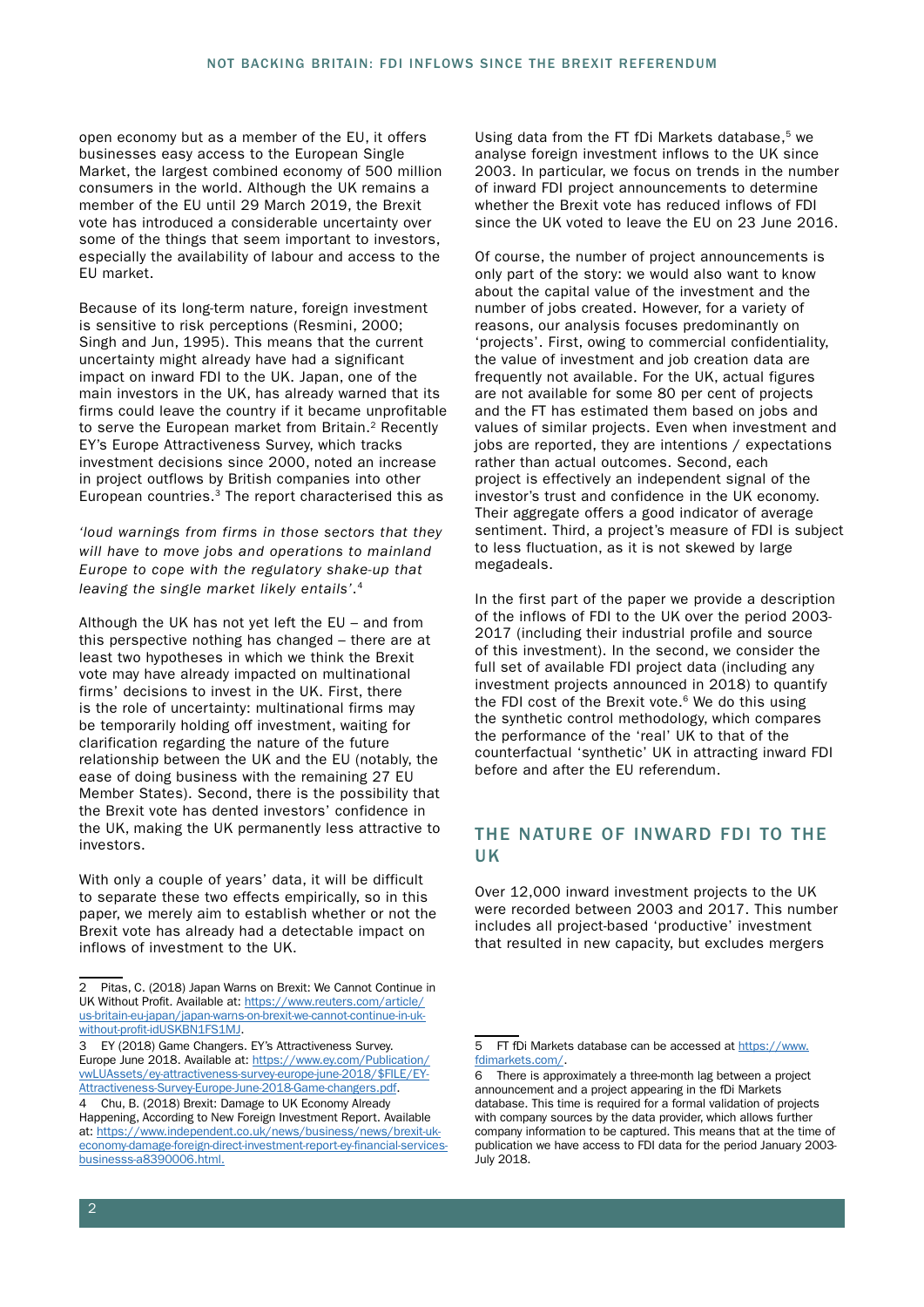| FDI measure                     | Investment projects<br>announced | Jobs created | Capital expenditure (mn<br>USD) |  |
|---------------------------------|----------------------------------|--------------|---------------------------------|--|
| 2003-2014 (total)               | 9,006                            | 669,044      | 416,843                         |  |
| 2003-2014 (average per year)    | 751                              | 55,754       | 34,737                          |  |
| 2003-2014 (average per project) | ÷                                | 74           | 46                              |  |
| 2015                            | 1,139                            | 81,507       | 55,971                          |  |
| 2015 (average per project)      | ÷                                | 72           | 49                              |  |
| 2016                            | 1,041                            | 67,897       | 34,739                          |  |
| 2016 (average per project)      | ÷                                | 65           | 33                              |  |
| 2017                            | 942                              | 60,629       | 33,147                          |  |
| 2017 (average per project)      | ÷                                | 64           | 35                              |  |

|  |  |  |  |  |  | Table 1: Inward FDI to the UK: summary statistics |  |
|--|--|--|--|--|--|---------------------------------------------------|--|
|--|--|--|--|--|--|---------------------------------------------------|--|

*Source: fDi Markets, a service from the Financial Times Limited 2018. All Rights Reserved.*

and acquisitions.<sup>7</sup> These projects resulted in close to 900,000 jobs being created, with an approximate total value of investment of US\$ 540 billion. Some 8,000 different companies chose to invest in the UK over this period, and the average project created 72 jobs and was worth US\$ 45 million.

By comparison, between 2003 and 2017 an average project in the EU27 created 112 jobs and was worth US\$ 35 million. For projects in non-EU countries, the corresponding figures were 189 jobs and US\$ 73 million.

As shown in Table 1, the average job creation and capital expenditure per project recorded during the period 2003-2014 (i.e. when the EU referendum was not on the cards) were higher than those recorded since the Brexit vote in 2016. Compared to a peak of 1,139 project announcements in 2015, the number of projects was lower in 2016 and lower again in 2017.

#### THE INDUSTRIAL PROFILE OF FDI

Focussing on the number of FDI project announcements from now on, services dominate the inflows of FDI to the UK, the largest sector being 'software & IT services' (see: Table 2). Over the period 2003-2014, 'software & IT services' accounted for 23.7 per cent of all projects, with this share being similar in 2015, 2016 and 2017. Inward investment flows to the UK also featured a large number of greenfield projects in 'business services' and

'financial services', which were the second and the third largest sectors respectively.8

At a more disaggregated industrial breakdown – subsectors – the most common type of inward FDI is in the 'software publishers (except video games)' subsector.<sup>9</sup> Between 2003 and 2014 this one sub-sector accounted for 11 per cent of all projects in the UK. By comparison, the second most common type of inward investment was related to 'internet publishing, broadcasting and web search', which accounted for only 2.8 per cent.

More recently, the shares of 'software publishers' and 'internet publishing, broadcasting and web search' have grown in relative size, to 15 and 4 per cent of all projects respectively. Among other important subsectors, 'corporate and investment banking', 'custom computer programming', 'advertising, PR and related' and 'professional, scientific and technical services' also feature prominently.

The definition 'software publishers except video games' is broad. It encompasses tech companies, the majority of which have headquarters in the United States (i.e. 60 per cent in the US, of which 34 per cent in California). The sub-sector includes large multinational companies such as Fujitsu, Microsoft and IBM, as well as a large number of firms

<sup>7</sup> This number also excludes retail FDI which is also tracked by the fDi Markets. Retail investments tend to involve single shops. Being low-productivity in nature and satisfying the final consumer demand, we chose to exclude these investments from the analysis.

<sup>8</sup> The fDi Markets database uses its own bespoke definitions of sectors. A table that details how these sectors map to the Standard Industrial Classification (SIC) codes is available on request from the data provider. Other industry classifications in the fDi Markets database include 'sub-sectors' (more detailed than 'sectors'), 'clusters' and 'business activities'.

<sup>9</sup> Data table with information on the number of inward FDI project announcements in the UK in top ten sub-sectors is provided in the online appendix.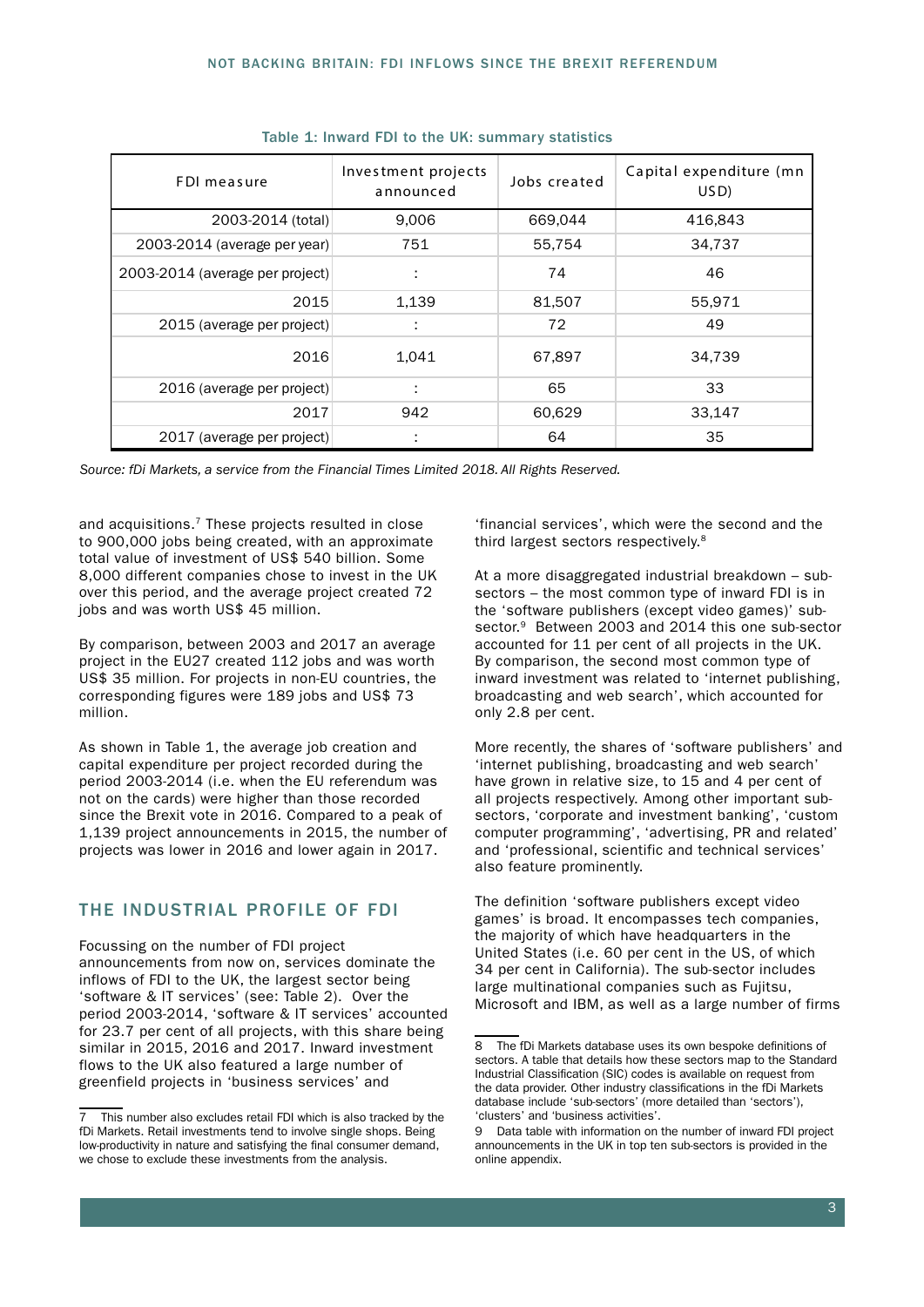| Top five sectors (projects)<br>2003-2014         |       | Top five sectors (projects)<br>2015 |                                                  |       | Top five sectors (projects)<br>2016 |                                    |       | Top five sectors (projects)<br>2017 |                                                  |       |       |
|--------------------------------------------------|-------|-------------------------------------|--------------------------------------------------|-------|-------------------------------------|------------------------------------|-------|-------------------------------------|--------------------------------------------------|-------|-------|
|                                                  | count | (%)                                 |                                                  | count | (%)                                 |                                    | count | (%)                                 |                                                  | count | (%)   |
| Software and IT<br>services                      | 2,134 | 23.7                                | Software and<br><b>IT</b> services               | 293   | 25.7                                | Software and IT<br>services        | 254   | 24.4                                | Software and<br><b>IT</b> services               | 227   | 24.1  |
| <b>Business</b><br><b>Services</b>               | 1,114 | 12.4                                | <b>Business</b><br><b>Services</b>               | 173   | 15.2                                | <b>Business</b><br><b>Services</b> | 150   | 14.4                                | <b>Business</b><br><b>Services</b>               | 127   | 13.5  |
| Financial<br><b>Services</b>                     | 969   | 10.8                                | Financial<br>Services                            | 79    | 6.9                                 | Financial<br><b>Services</b>       | 83    | 8.0                                 | Financial<br>Services                            | 74    | 7.9   |
| Communica-<br>tions                              | 484   | 5.4                                 | Communica-<br>tions                              | 66    | 5.8                                 | Transportation                     | 56    | 5.4                                 | Communica-<br>tions                              | 49    | 5.2   |
| Industrial<br>Machinery,<br>Equipment &<br>Tools | 454   | 5.0                                 | Industrial<br>Machinery,<br>Equipment &<br>Tools | 47    | 4.1                                 | Communica-<br>tions                | 55    | 5.3                                 | Industrial<br>Machinery,<br>Equipment &<br>Tools | 49    | 5.2   |
|                                                  |       |                                     |                                                  |       |                                     |                                    |       |                                     | <b>Real Estate</b>                               | 49    | 5.2   |
| <b>TOTAL</b>                                     | 9,006 | 100.0                               |                                                  | 1,139 | 100.0                               |                                    | 1,041 | 100.0                               |                                                  | 942   | 100.0 |

Table 2: Inward FDI to the UK: top five sectors by number of investment projects announced

*Source: fDi Markets, a service from the Financial Times Limited 2018. All Rights Reserved.*

with only a single investment project attributed to them. The sub-sector provides business services, mainly software, data management, cloud platform, machine learning. These high-tech investments tend to create high-skilled and high-paying jobs, and are likely to create positive spillovers that increase the productivity of domestic firms.

#### WHAT ARE THE MOST COMMON SOURCE COUNTRIES OF INVESTMENT IN THE UK?

The largest investor in the UK has been the United States. Between 2003 and 2014 it accounted for close to 40 per cent of all inward investment projects, and since 2015 around 35 per cent (see: Table 3). The other main non-EU investors in the UK include Japan, India, Canada, Australia, and, recently, China, which is now one of the top five investors with 4.5 per cent share of projects.

Although it accounts for a smaller share than non-EU investment, FDI from the EU is sizeable too. For example, Germany and France were the second and third largest investors in the UK, with France overtaking Germany in 2015 and 2016. However, in 2017, FDI from France fell considerably (from 89 projects in 2016 to 47 in 2017). Other important EU investors included Ireland and the Netherlands.

#### WHY DO DIFFERENT FIRMS WANT TO INVEST HERE?

Data on investment trends from the fDi Markets database include a category called 'Motives and Determinants' that provides an indicator as to the factors cited by companies, and their representatives, when announcing or opening a project.

The motives for investment in the UK differed across different companies, but according to the fDi Markets database, the most common reason for companies wanting to invest in the UK was the proximity to markets or customers. In 2017, 22.9 per cent of multinational firms investing in the UK gave this as a reason for their investment. Other important motives given by companies were related to resource-seeking such as 'skilled workforce availability' (16.1 per cent of investors) and another market-related motive of 'domestic market growth potential' (15.7 per cent).

While we do not attach too much significance to these data – because data providers advise that it is not possible to record motives and determinants for all projects and because in many cases more than one motive or determinant is recorded – we observe that in 2016 there was a significant drop in the share of investors giving 'domestic market growth potential' as a reason for investment (from 16.6 per cent in 2015 to 7.2 per cent in 2016).

While the market-related motives such as proximity to markets or customers clearly matter for companies choosing to invest in the UK, we cannot tell which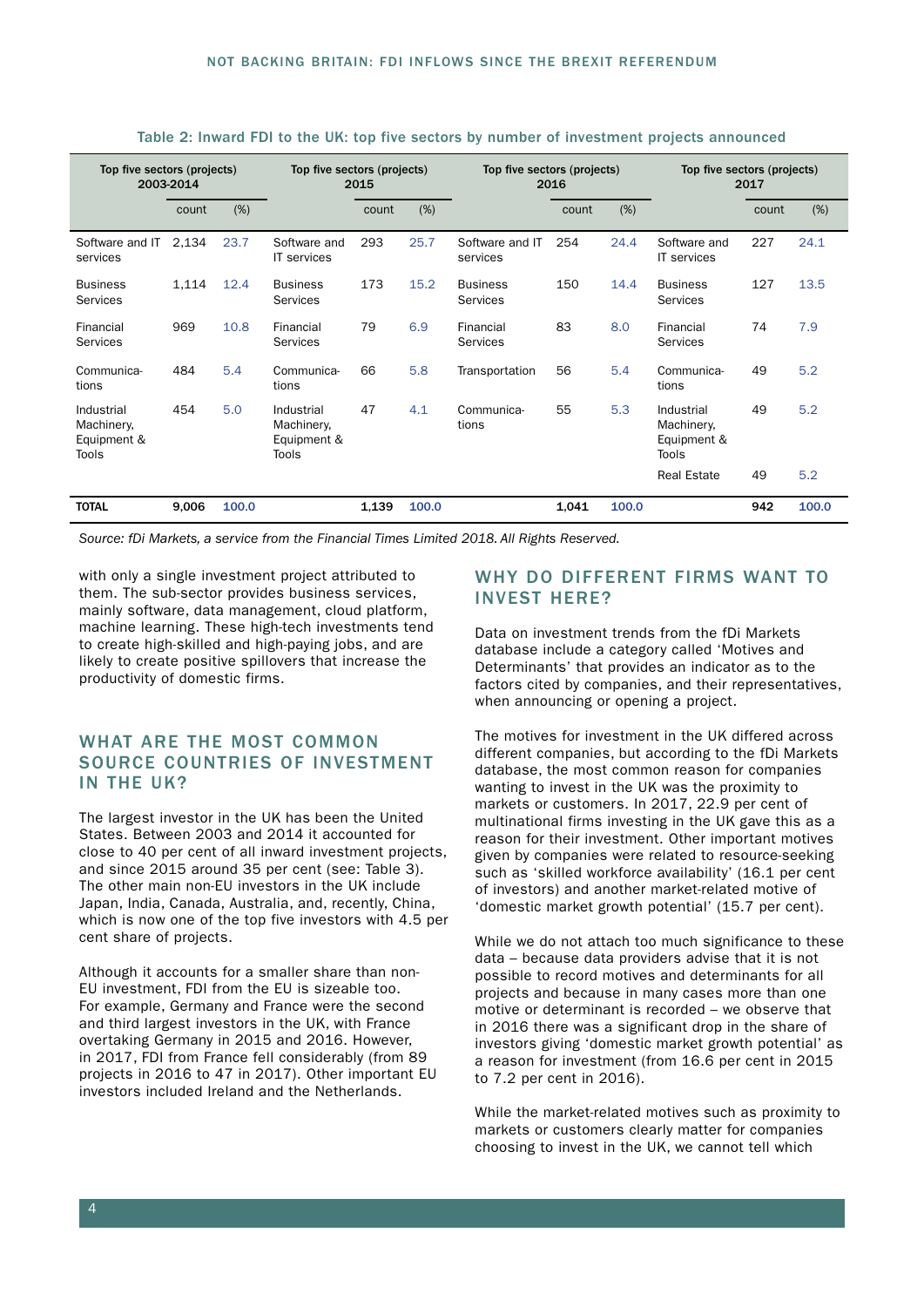| Top ten origin countries<br>(projects): 2003-2014 |       | Top ten origin countries<br>$ી$ (projects): $2015$ |                    |       | Top ten origin countries<br>$ી$ rojects $)$ : 2016 |                      |       | Top ten origin countries<br>$ી$ (projects): $2017$ |                      |       |       |
|---------------------------------------------------|-------|----------------------------------------------------|--------------------|-------|----------------------------------------------------|----------------------|-------|----------------------------------------------------|----------------------|-------|-------|
|                                                   | count | (%)                                                |                    | count | $(\%)$                                             |                      | count | (%)                                                |                      | count | (%)   |
| <b>United States</b>                              | 3,618 | 40.2                                               | United States      | 423   | 37.1                                               | <b>United States</b> | 352   | 33.8                                               | <b>United States</b> | 337   | 35.8  |
| Germany                                           | 695   | 7.7                                                | France             | 74    | 6.5                                                | France               | 89    | 8.5                                                | Germany              | 81    | 8.6   |
| France                                            | 569   | 6.3                                                | Germany            | 61    | 5.4                                                | Germany              | 83    | 8.0                                                | France               | 47    | 5.0   |
| Japan                                             | 377   | 4.2                                                | India              | 46    | 4.0                                                | Ireland              | 44    | 4.2                                                | China                | 42    | 4.5   |
| Ireland                                           | 362   | 4.0                                                | China              | 41    | 3.6                                                | China                | 42    | 4.0                                                | Switzerland          | 40    | 4.2   |
| India                                             | 315   | 3.5                                                | <b>Netherlands</b> | 40    | 3.5                                                | Australia            | 39    | 3.7                                                | Japan                | 38    | 4.0   |
| <b>Netherlands</b>                                | 290   | 3.2                                                | Japan              | 36    | 3.2                                                | Japan                | 33    | 3.2                                                | Australia            | 35    | 3.7   |
| Canada                                            | 285   | 3.2                                                | Ireland            | 31    | 2.7                                                | Sweden               | 30    | 2.9                                                | <b>Netherlands</b>   | 34    | 3.6   |
| Australia                                         | 232   | 2.6                                                | Australia          | 29    | 2.5                                                | India                | 29    | 2.8                                                | Canada               | 25    | 2.7   |
| Spain                                             | 223   | 2.5                                                | Spain              | 26    | 2.3                                                | Canada               | 26    | 2.5                                                | Ireland              | 24    | 2.5   |
| Total                                             | 9,006 | 100.0                                              | Total              | 1,139 | 100.0 Total                                        |                      | 1,041 | 100.0                                              | Total                | 942   | 100.0 |

#### Table 3: Number of inward FDI projects to the UK by origin country

*Source: fDi Markets, a service from the Financial Times Limited 2018. All Rights Reserved.*

market mattered (local, regional, national or international). Anecdotal evidence (e.g. the letter from Japanese authorities) $10$  suggests that access to the European Single Market is an important feature for some companies, and empirical evidence from Bruno et al. (2016) suggests that there was a 28 per cent FDI premium from EU membership – i.e., more investments than what the underlying characteristics of the economy would imply. This evidence suggests that the prospect of losing unfettered access to the EU Single Market could considerably change the incentives for FDI to the UK.

#### HOW STRONG IS THE UK'S PERFORMANCE IN ATTRACTING FDI COMPARED TO OTHER EUROPEAN COUNTRIES?

The UK is one of the largest recipients of inward investment in the world, and between 2003 and 2014 received more greenfield investment projects than any other EU Member State (see Table 4). One in five of all projects to the EU28 was destined to the UK. 2015 saw an exceptional performance of the UK vis-à-vis its European counterparts, attracting nearly a quarter of all EU28's projects. The UK's performance in 2016 and 2017, however, was not as strong: both the

number of projects and the value of investment fell. In 2017, the UK lost the top position as FDI destination in the EU to Germany, with France also gaining ground.

Figure 1 shows the full time series, plotting the number of inward FDI projects to the UK on the left axis and the UK's share of EU28 FDI projects on the right axis. At the beginning of 2015, inward investment to the UK peaked – breaking the 'barrier' of 100 projects announcements in the first three months of 2015 – and has been falling since. The UK share of EU28 projects fell from some 25 per cent in early 2015 to some 18 per cent in late 2017.

# THE IMPACT OF THE BREXIT VOTE ON INWARD FOREIGN INVESTMENT TO THE UK

We have seen so far that the UK's performance as a destination for investment remains strong, although its share of the European market has declined in recent years. In this section, we investigate whether this decline might be attributed to the Brexit vote.

As stated in the introduction, we believe that there are (at least) two channels through which investors may have already reacted to the UK's decision to leave the EU.

<sup>10</sup> See: 'Japan's Message to the United Kingdom and the European Union'. Available at: [https://www.mofa.go.jp/files/000185466.pdf.](https://www.mofa.go.jp/files/000185466.pdf)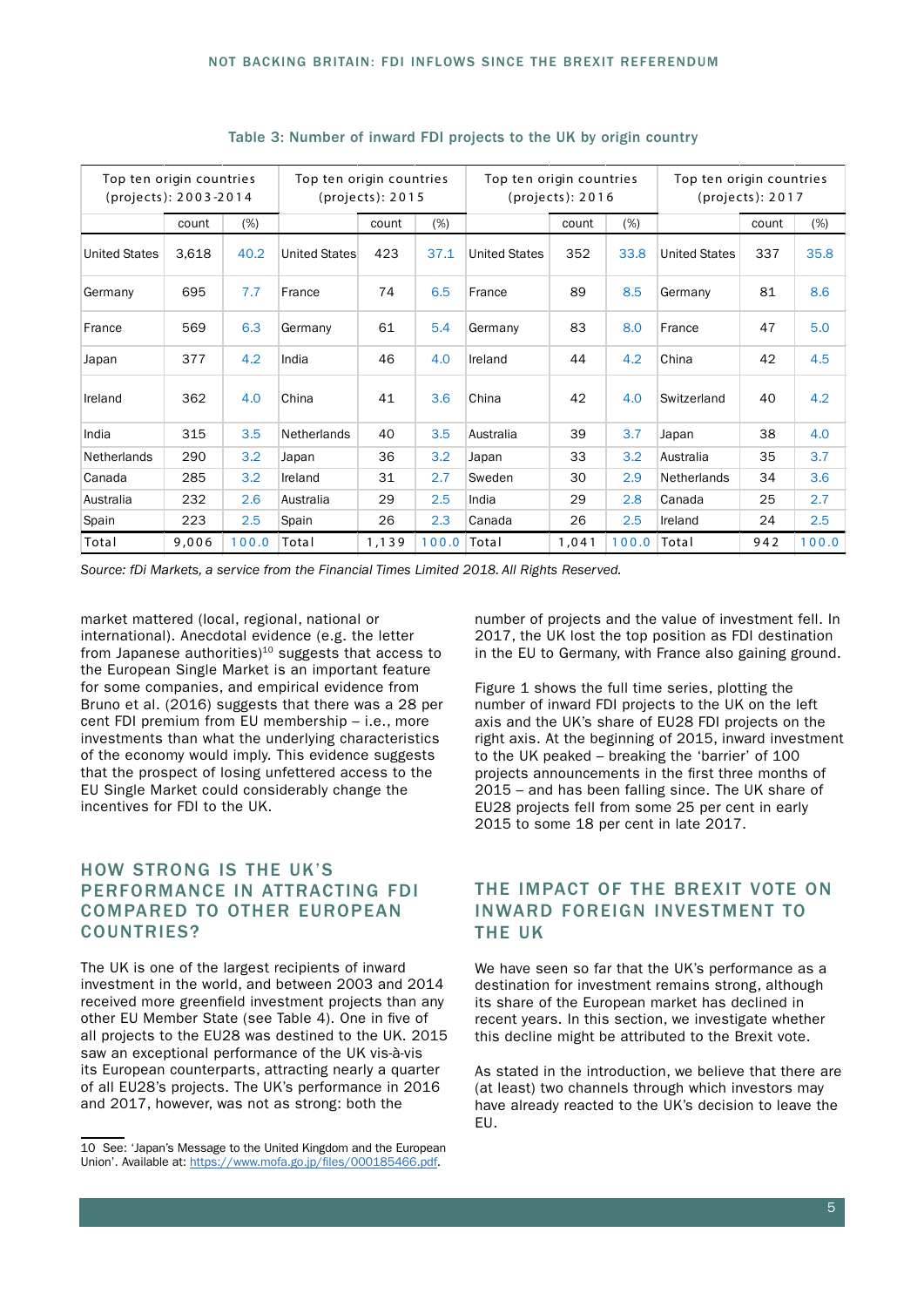| Top ten EU28 destination<br>countries (projects): 2003-2014 |        | Top ten EU28 destination<br>countries (projects): 2015 |                    |       | Top ten EU28 destination<br>countries (projects): 2016 |                    |       | Top ten EU28 destination<br>countries (projects): 2017 |                   |       |               |
|-------------------------------------------------------------|--------|--------------------------------------------------------|--------------------|-------|--------------------------------------------------------|--------------------|-------|--------------------------------------------------------|-------------------|-------|---------------|
|                                                             | count  | (°/°)                                                  |                    | count | (°/°)                                                  |                    | count | $($ %)                                                 |                   | count | $(^{0}/_{0})$ |
| United<br>Kingdom                                           | 9,006  | 19.2                                                   | United<br>Kingdom  | 1,139 | 24.1                                                   | United<br>Kingdom  | 1,041 | 22.1                                                   | Germany           | 1,030 | 19.6          |
| Germany                                                     | 6,809  | 14.5                                                   | Germany            | 1,089 | 23.1                                                   | Germany            | 1,008 | 21.4                                                   | United<br>Kingdom | 942   | 17.9          |
| France                                                      | 4,673  | 10.0                                                   | France             | 490   | 10.4                                                   | France             | 469   | 10.0                                                   | France            | 698   | 13.3          |
| Spain                                                       | 3,422  | 7.3                                                    | Spain              | 252   | 5.3                                                    | Spain              | 321   | 6.8                                                    | Spain             | 394   | 7.5           |
| Poland                                                      | 2,987  | 6.4                                                    | <b>Netherlands</b> | 228   | 4.8                                                    | Poland             | 272   | 5.8                                                    | Poland            | 343   | 6.5           |
| Romania                                                     | 2,261  | 4.8                                                    | Poland             | 200   | 4.2                                                    | <b>Netherlands</b> | 208   | 4.4                                                    | Netherlands       | 265   | 5.0           |
| <b>Netherlands</b>                                          | 1,752  | 3.7                                                    | Belgium            | 196   | 4.2                                                    | Ireland            | 188   | 4.0                                                    | Ireland           | 201   | 3.8           |
| Hungary                                                     | 1,657  | 3.5                                                    | Ireland            | 178   | 3.8                                                    | Belgium            | 139   | 3.0                                                    | Belgium           | 166   | 3.2           |
| Ireland                                                     | 1,650  | 3.5                                                    | Finland            | 127   | 2.7                                                    | Italy              | 117   | 2.5                                                    | Romania           | 155   | 3.0           |
| Italy                                                       | 1,572  | 3.4                                                    | Romania            | 112   | 2.4                                                    | Finland            | 115   | 2.4                                                    | Italy             | 145   | 2.8           |
| Total                                                       | 46,890 | 100.0                                                  | Total              | 4,720 | 100.0                                                  | Total              | 4,702 | 100.0                                                  | Total             | 5,251 | 100.0         |

#### Table 4: Inward FDI to the EU28: top ten destinations by number of investment projects announced

*Source: fDi Markets, a service from the Financial Times Limited 2018. All Rights Reserved.*





*Source: fDi Markets, a service from the Financial Times Limited 2018. All Rights Reserved.*

First, there is a significant degree of uncertainty – political and economic – regarding the nature of the future relationship between the UK and the EU: how will this new relationship will impact on the national economy, on the cost of trade, on the ease of managing and coordinating cross-border operations, on future migration policy, and many more? This means that some multinational firms, potentially interested in investing in the UK, may be temporarily holding off, awaiting clarity on some of the these aspects, and possibly still planning to make an investment at a later stage.

However, not all foreign firms can afford the convenience of a 'wait-and-see' option. This leads to the second hypothesis: that the Brexit vote will cause (if it has not already) a permanent shift in inward FDI away from the UK. For example, if investment is urgent some firms may conclude that Brexit poses too significant a risk to their operations, leading them to choose a non-UK over a UK-base.

Empirically, it will be difficult to separate out a temporary adjustment from a permanent shift – for that a longer longitudinal series beyond Brexit is needed. For this reason we focus merely on quantifying the impact of the Brexit vote on foreign investment to the UK, avoiding speculation about what will happen once the UK leaves the EU.

#### POLITICAL UNCERTAINTY: TIMELINE OF BREXIT

The UK's vote to leave the EU led to a significant spike in economic and political uncertainty in the UK, and this is evident from a measure of 'economic policy uncertainty' developed by Baker et al. (2015), as shown in Figure 2.11 With FDI being considered to be highly sensitive to risk perceptions because of its long-term nature (Janicki and Wunnava, 2004), we believe that multinational firms are likely to have reacted to the Brexit vote by adjusting their UK investment plans – either temporarily and / or permanently.

<sup>11</sup> See: [www.policyuncertainty.com](http://www.policyuncertainty.com) for further detail on how the EPU index was constructed.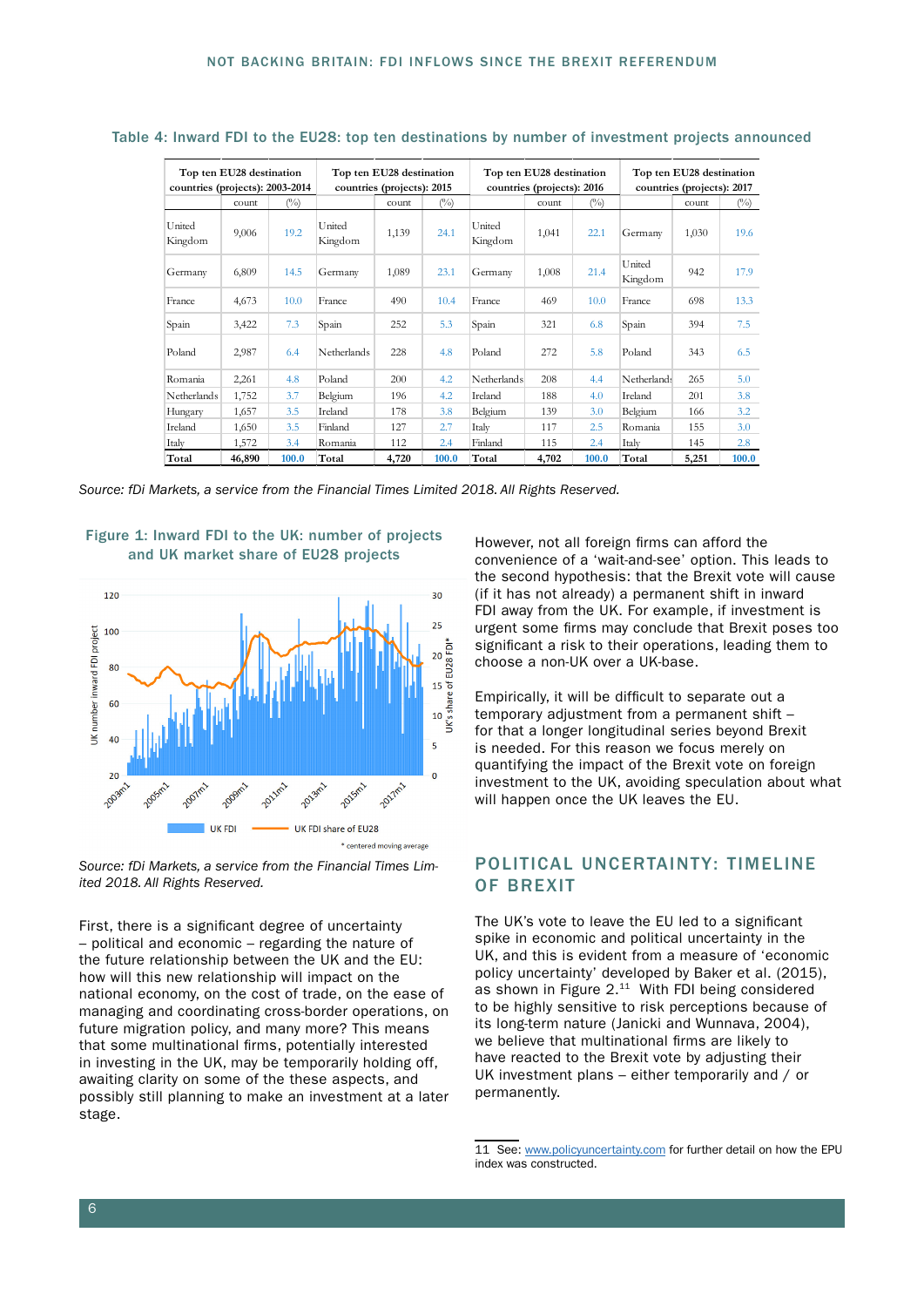

*Source: Baker et al., 2015*

In the remainder of this paper, where we quantify the FDI costs of Brexit, we consider the EU referendum date of 23 June 2016 to be the 'treatment date': the point at which we hypothesise that investors started to change their UK investment plans. The choice of the 'treatment date' is made on the premise of the EU referendum result being largely unanticipated.<sup>12</sup> But we recognise that it would be possible to choose other dates. For example, economic and political uncertainty in the UK started to rise at the beginning of 2016 reaching levels exceeding those seen during the global financial crisis of 2007-09 and the Eurozone crisis. (Box 1 gives a timeline of key events in the lead-up to the EU referendum).

# FDI IN THE LEAD-UP TO AND AFTER BREXIT: PERFORMANCE OF THE 'REAL' AND 'SYNTHETIC' UK

Between 2003 and 2015, FDI inflows into the UK had increased steadily, punctuated by occasional set-backs (see: Figure 3). The number of foreign investment projects reached a peak in July 2015 and declined by a small amount thereafter in the lead-up to the EU referendum. Since the Brexit vote, inflows have followed a downward trend: the longest continuous decline since the beginning of the series in 2003. The number of project announcements is, at present, similar to that recorded in 2012-13, and we have not yet seen signs of this downward trend reversing.

The series for capital investments (the value of capital expenditure associated with FDI projects) reveals a similar pattern, although it seems that there may have been a mild turn-up in 2018.

This visual inspection of the FDI series suggests, prima facie, that the Brexit vote had an adverse effect on inflows of investment to the UK, but to measure the Brexit effect on FDI rigorously, we need to construct a counterfactual for the UK:

*i.e., 'what would have happened to the UK's inward FDI in the absence of Brexit?'.*

To do so, we rely on the synthetic control method (SCM), a technique developed by Abadie and Gardeazabal (2003) and Abadie et al. (2010, 2015). The basic idea is to construct a 'synthetic' UK (i.e., the counterfactual) as a weighted average of other similar countries. This is done using information on variables which are considered to be 'good' predictors of FDI (for example, GDP, population, level of education …) in the pre-Brexit period. We derive a series of weights for each country in the control group and, assuming that these weights would not have changed, we apply them to the post-Brexit period to compute the counterfactual. These weights are computed such that the distance in the FDI predictors between UK and the control countries is minimised in the pre-Brexit period.

The predictors of FDI that we use to compute the 'synthetic' UK are GDP, population, trade openness (i.e., imports + exports, as a share of GDP), market potential (sum of other countries GDP weighted by distance), corporate tax rate, employment share and employment share in the services industry, cost of labour, education level. Because SCM requires choices to be made about the correct

<sup>12</sup> In the lead-up to the first set of EU referendum results being revealed, the sterling experienced an appreciation against the US dollar and the euro, followed by a strong depreciation as the Newcastle and Sunderland results were revealed. This suggests that the Leave result in the EU referendum was unexpected. In the online appendix to this briefing paper we also test alternative – earlier – 'treatment dates'.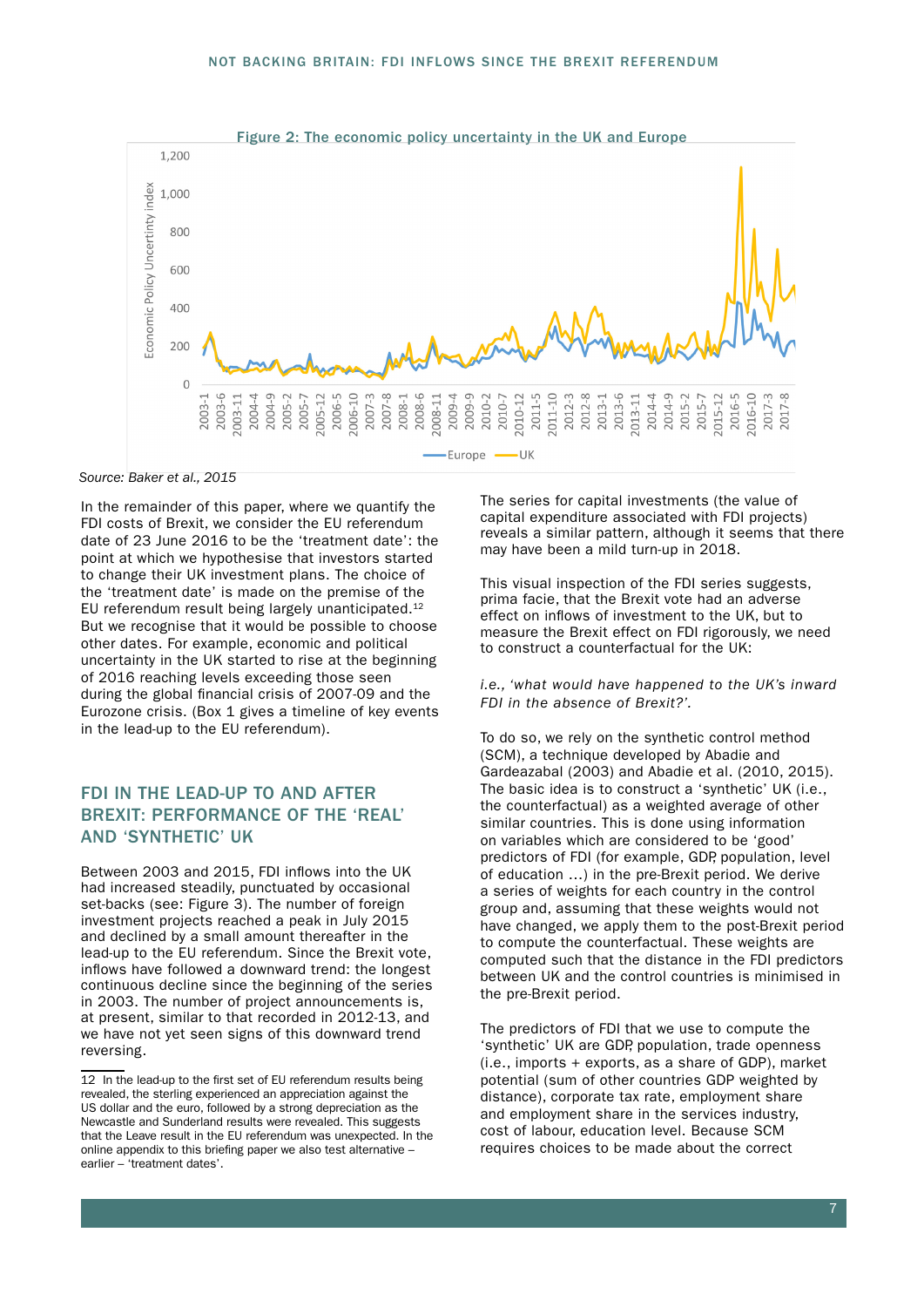#### BOX 1: TIMELINE OF BREXIT

As the Prime Minister at the head of a coalition government between the Conservatives and the Liberal Democrats, David Cameron first declared his intention to hold an in-out EU referendum in a speech at Bloomberg on 23 January 2013. This plan became part of the Conservative Party manifesto for the 2015 General Election. The plan to hold the EU referendum became political reality when the Conservative Party won a 12-seat majority in the General Election held on 7 May 2015. Following the elections in May 2015, the European Union Referendum Act received Royal Assent on 17 December 2015, which paved the way for the EU referendum. David Cameron officially announced the EU referendum date on 22 February 2016. The EU referendum took place on Thursday, 23 June 2016, with 33.6 million voting (72.2 per cent turnout), of whom 51.9 per cent voted to leave the EU and 48.1 per cent voted to remain in the EU.





*Note: the vertical red line indicates June 2016, the date of the Brexit referendum. The period considered goes from Jan 2003 to Nov 2017. The series are indexed so that they are 100 in Jan 2014.*

specification of the estimator, we test a number of different specifications as recommended by Jardón et al. (2018). Our specifications differ in the linear combination of the outcome variable used as predictor. Details on the different specifications are reported in the online appendix. We applied a centred moving average with 6 lags and 6 leads to account for seasonality present in the data. The series has been indexed such that it is 100 in Jan 2014.

The result for the 'synthetic' UK, as shown in Figure 4, is a weighted average of Australia (weight of 0.02), France (0.145), Ireland (0.185), the Netherlands (0.176) and US (0.473). The resulting control group is a qualitatively sensible, and the counterfactual has pre-treatment fit of 0.94 – i.e. it accurately captures 94 per cent of the variance observed for the actual UK over the sample period.13

The estimated impact of the Brexit referendum result on inward FDI is a drop by 19 per cent compared to the counterfactual in which the referendum would not have happened.<sup>14</sup> The FDI series for the UK drops after the referendum, while the counterfactual keeps the positive trend observed before the referendum date (as FDI for countries in the control group kept growing). With 2017 being a buoyant year for the world economy (which is reflected in the growth in inward FDI for the counterfactual, 'synthetic' UK), the fact that inflows of investment into the UK have fallen since the EU referendum suggests that the Brexit vote may be starting to bite.

Figure 4 is our preferred specification according to the robustness tests that we run (results for these tests are reported in the online appendix). Other specifications tested, also reported in the online appendix, yield very similar results, with the estimated decrease in FDI ranging between 16 and 20 per cent. This is a considerable drop and, if the trend is not reversed, there could be serious damage to the UK economy in the medium-long run.

<sup>13</sup> Following Jardón et al. (2018), the pre-treatment fit varies between 1 and minus infinity, with 1 being the perfect fit. Detail on the calculation of the measure of fit are in the online appendix.

<sup>14</sup> An alternative interpretation is that had the UK not voted to leave the EU, it may have received 24 per cent more FDI projects than it has actually received since the EU referendum.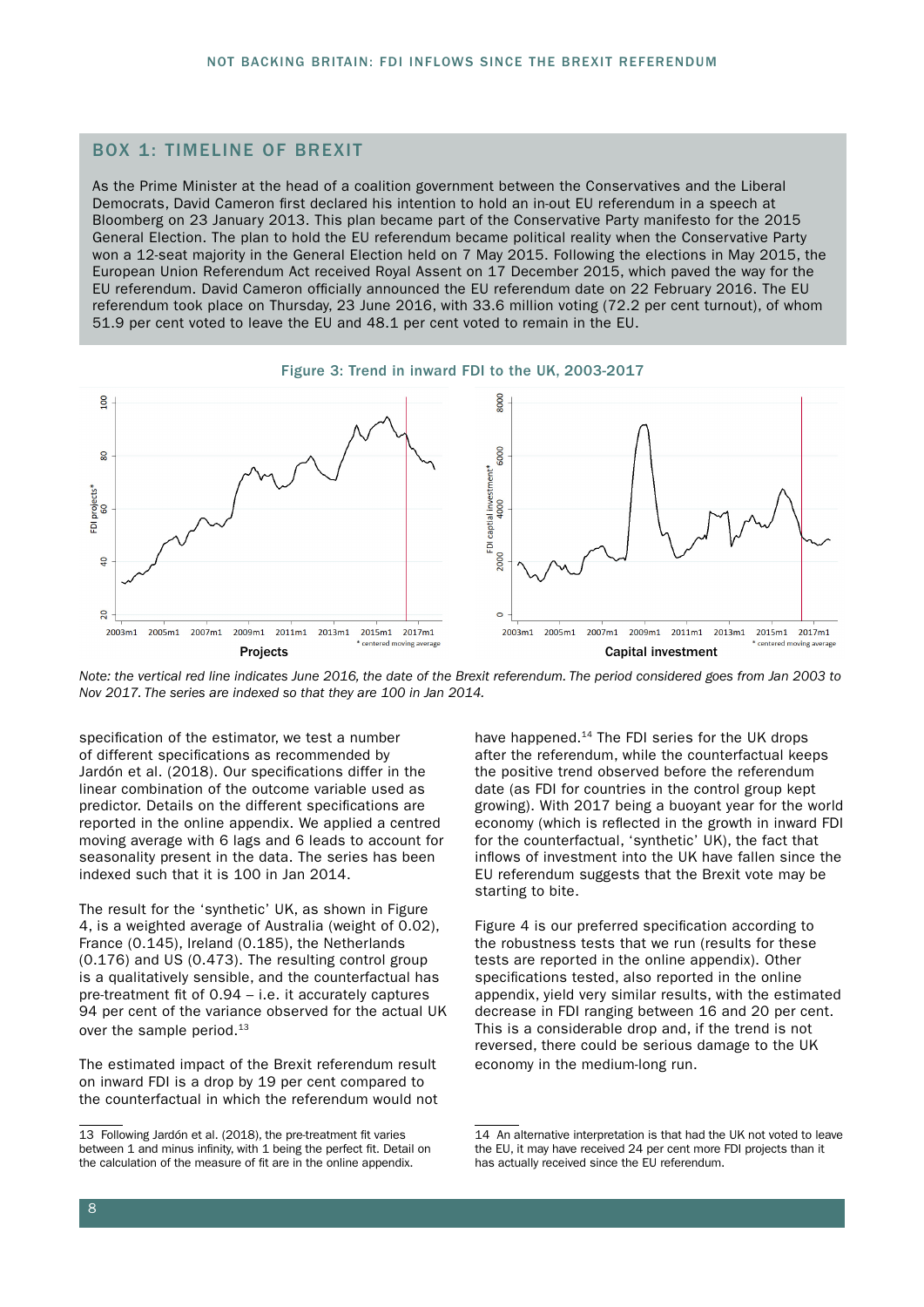#### Figure 4: The FDI cost of Brexit: performance of the 'real' and 'synthetic' UK at attracting inward FDI



#### FDI COST OF BREXIT TO DATE ACROSS SECTORS: MANUFACTURING AND **SERVICES**

Investment does not happen in a vacuum: multinational firms often form links with domestic firms in the host location. For this reason, looking at the sectoral impact of Brexit on inward investment helps us to gauge how domestic firms in different sectors may be affected. In this section we consider the difference in how the Brexit vote has affected manufacturing and service sector FDI to the UK.

There are several reasons to expect the impact of the Brexit vote to differ across sectors. First, because of the focus on physical products, capital investments in machinery and equipment are typically much higher in the manufacturing industry. This means that manufacturing firms have greater difficulty with relocating as their investments often involve fixed assets, large plants and infrastructures that are planned for medium / long term operations. Second, manufacturing firms are also likely to need substantive investments necessary to maintain operations and replace the depreciated capital, leading to firm-level investment spikes.15 For example, projects classed as 'expansions' (rather than 'new' FDI) constitute 40 per cent of all inward FDI to the UK in manufacturing, but (a much lower) 17 per cent of FDI in services. Finally, manufacturing firms are more likely to operate different stages of a production process or have a broader network of suppliers. These complex networks of plants make it harder for manufacturers to make any swift adjustments to their production processes.

By comparison, services sectors – in particular, business services, the main industry investing in the UK – do not need heavy machinery but mainly offices and computers. This allows them to be more mobile

and able to relocate at a shorter notice. There are also differences in the reliance of different sectors on access to the EU market and on the Single Market's regulation.

To see whether there is a difference in how investment in these sectors responded to the Brexit vote, we run the synthetic control method separately for manufacturing FDI and services FDI (see: Figure 5). We find that the Brexit referendum had a strong negative effect on inward investment in the services sector, which declined by some 25 per cent relative to the counterfactual 'synthetic' UK. In contrast, there is little evidence to suggest that the same has happened to manufacturing: both the 'real' UK and the 'synthetic' UK have recently experienced a drop in manufacturing FDI suggesting that this shock is unrelated to Brexit.

As described above, the majority of foreign investments in the UK are in the business services sector, with a big part producing software for companies. These investments belong to a highly competitive market and provide services that increase the productivity of domestic firms. Our findings have (at least) two implications: first, if these foreign firms leave the country permanently after Brexit, the British economy will suffer a potentially large negative productivity shock. Second, and more optimistically, if these businesses are effectively quick to react, they might just be waiting to see what the post-Brexit scenario is going to be and we can expect them to settle into a new equilibrium shortly after an agreement between the UK and the EU is (or is not) reached.

# HAS THE BREXIT VOTE DISRUPTED INVESTMENT BY SUPPLY CHAIN MULTINATIONAL FIRMS?

Multinational firms often form complex supply chains that involve a number of third-party suppliers, and in some industries (particularly automotive) they rely on just-in-time delivery systems. These cross-border supply chain linkages will become more complex, more time-consuming and more costly to co-ordinate if Brexit leads to checks at the border (which in some cases imply delays and are unpredictable).

It is plausible, therefore, that the investment strategies of multinational firms operating in global supply chains will differ from those of firms focussed on final consumers (B2C, business-to-consumer). The investment strategies of B2C firms are more likely to be market-seeking and tariff-jumping FDI, as opposed to supply chains firms, whose strategic objective is more likely to be about making their processes and operations more efficient and cost-effective. If this

<sup>15</sup> See: Disney et al. (2018) for an analysis of the UK firm-level investment spikes for the period 1995-2011.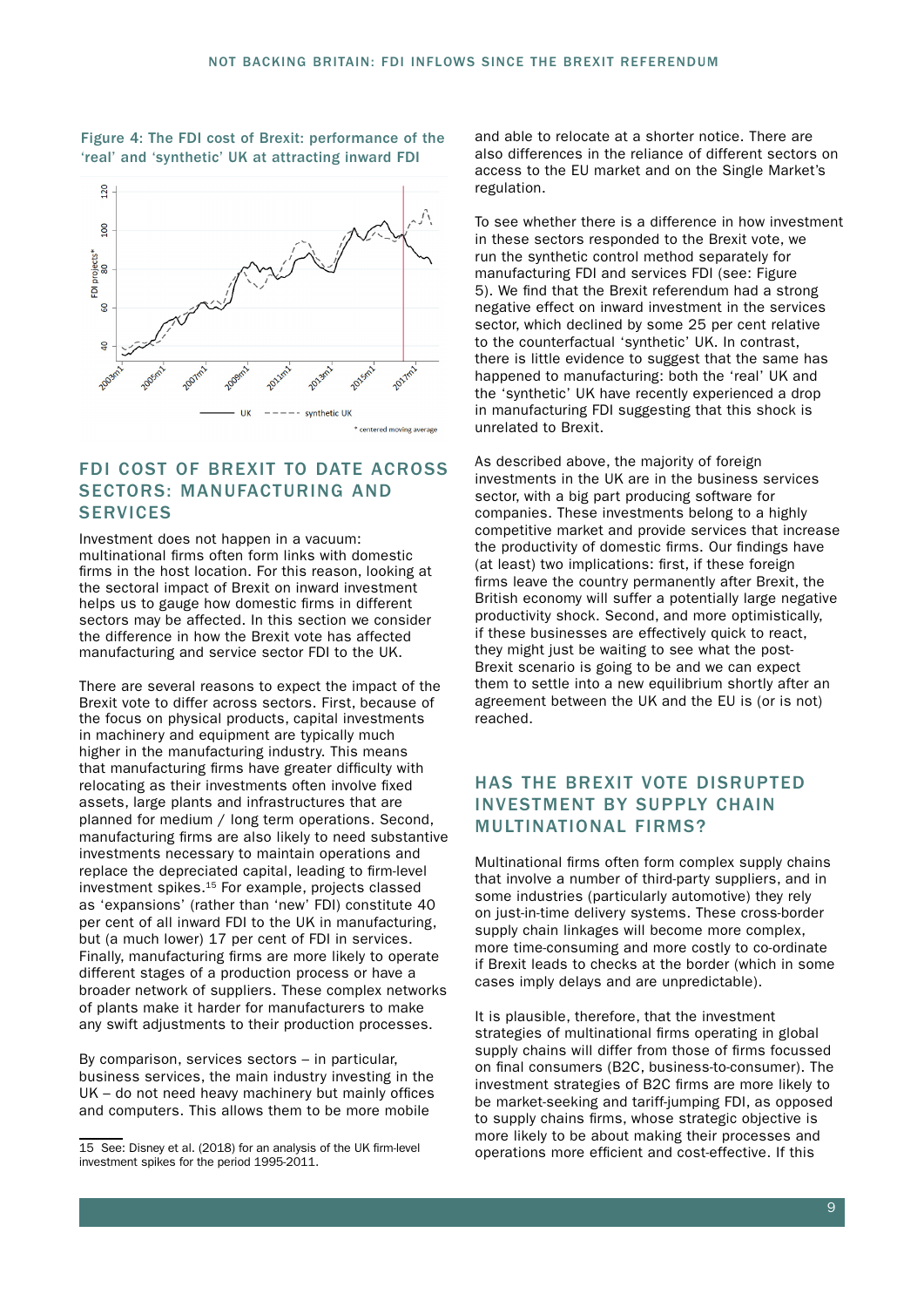is true, multinationals in global supply chains may choose to cut down on their investment plans in the UK, more than B2C companies.

The recent survey of manufacturing firms by EURIS, $16$  an advisory body of 13 trade organisations representing industrial product suppliers covered by the European Single Market, revealed that a third of respondents have already seen a fall in investment due to the Brexit vote. The report also mentioned that there is some evidence to suggest that EU27-based companies have started to remove UK based suppliers from their supply chains to eliminate / reduce the risk of losing preferential trade terms by falling under the 40 per cent EU content requirement.

To check whether supply chain multinationals are reacting more strongly to Brexit than B2C firms, we introduced a taxonomy of sectors that operate as part of supply chains and sectors that serve final consumer demand (B2C).<sup>17</sup> This categorisation of sectors is based on the industry categorisation in Delgado and Mills (2017), who use the percentage of value of output sold for final use by households (i.e. share sold to Personal Consumption Expenditure, PCE) as the criterion for distinction.<sup>18</sup> We further sub-divided supply chain and B2C sectors into manufacturing and services sectors to account for their very different nature; i.e. border delays and tariffs will matter more to manufacturers, while services will be more concerned about specific 'behind the border' regulations and requirements that affect the provision of services.19

At this stage, however, we do not find evidence that supply chain and B2C multinational firms have so far responded differently to the Brexit referendum result. Our analysis suggests that investment in both sectors have fallen, with this decline being of a similar order of magnitude. It is possible that any difference in investment strategies of these two types of investors will become evident at a later stage, as details and

18 Supply chain industries are considered those that sell most of their goods and services to other businesses and government, with one-third or less of their output sold for final use by households (PCE ≤ 33.3%). Categorisation is at the level of 6-digit NAICS industries (level somewhat similar to the sub-sector variable in the FT fDi Markets database) and based on the 2002 Benchmark Input-Output (IO) Accounts of the United States of the Bureau of the Economic Analysis.

19 Catalfamo, J. and Arts, L. (2018) 'Outside the Single Market, What Kind of Deal Can Britain's Services Sector Hope For? LSE Brexit blog. Available at: [http://blogs.lse.ac.uk/brexit/2018/06/06/](http://blogs.lse.ac.uk/brexit/2018/06/06/outside-the-single-market-what-kind-of-deal-can-britains-services-sector-hope-for/) [outside-the-single-market-what-kind-of-deal-can-britains-services](http://blogs.lse.ac.uk/brexit/2018/06/06/outside-the-single-market-what-kind-of-deal-can-britains-services-sector-hope-for/)[sector-hope-for/.](http://blogs.lse.ac.uk/brexit/2018/06/06/outside-the-single-market-what-kind-of-deal-can-britains-services-sector-hope-for/)

clarity about the future UK-EU relationship start to emerge.

Nevertheless, there are signs that some supply chain investors are becoming more concerned about Brexit. Inspecting data on supply chain services sector investment to the UK more closely, we discover that the sectors that drove this decline in FDI inflows included those related to the digital sector – such as 'software publishers' and 'custom computer programming services' – but also those in the financial and business services sector, such as 'investment management', 'professional, scientific and technical services' and 'retail banking'. Disrupting supply chains is potentially costly for the UK: it puts at risk jobs in both multinational firms which may choose to relocate elsewhere, and also in domestic firms which may lose out on future contracts.





Manufacturing FDI



Services FDI

<sup>16</sup> EURIS (2018) 'Securing A Competitive UK Manufacturing Industry Post Brexit'. Available at: [http://www.euristaskforce.org/wp-content/](http://www.euristaskforce.org/wp-content/uploads/2018/09/EURIS-A4-report-final.pdf) [uploads/2018/09/EURIS-A4-report-final.pdf.](http://www.euristaskforce.org/wp-content/uploads/2018/09/EURIS-A4-report-final.pdf)

<sup>17</sup> Sectors such as 'general purpose machinery' and 'corporate and investment banking' are classed as supply chains, while sectors such as 'cosmetics, perfume, personal care & household products' and 'accommodation' are classed as B2C. The appendix provides full detail on this taxonomy of sectors.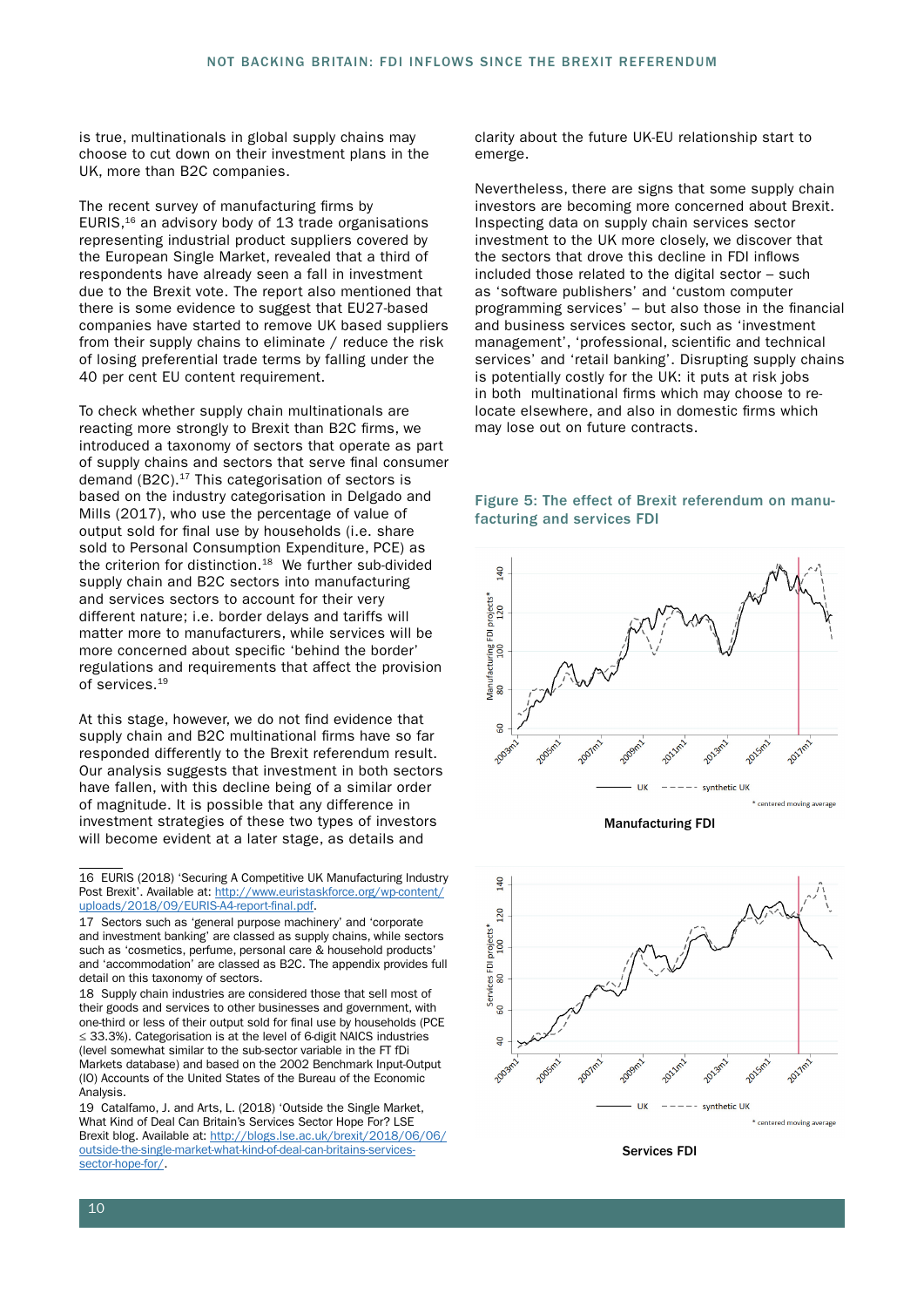#### **CONCLUSION**

In this briefing paper, we have looked at how the UK has performed in attracting inward foreign investment since 2003, characterising the nature of inward FDI to the UK in terms of the sectoral make-up and the source of investment, but also comparing it to investment in European countries. Focussing on the trends in inward investment since the EU referendum date, we used the synthetic control method to test whether the outcome of the EU referendum has already had a detectable impact on multinational firms' decisions to invest in the UK. It appears to have reduced UK inflows of FDI by around 16-20 per cent.

Admittedly, the UK continues to be a major destination for FDI (for example, it was the third largest recipient in the world in 2017, after the United States and Germany): however, its share of European FDI inflows has shrunk, and its overall inflow of FDI projects is some 16-20 per cent below what we would have expected it to be in the absence of Brexit. For services FDI, the gap is even larger: investment may be some 25 per cent lower compared to a situation in which the UK voted to remain in the EU.

There is little evidence to suggest that uncertainty about border and tariff arrangements between the UK and the EU has led to differential impact on investment by supply chain and B2C multinational firms. There are, however, signs of a slow-down in investment in sectors such as 'software publishers', 'investment management' and 'retail banking', which are arguably better able to respond quickly to shocks than manufacturing. With sectors such as digital and financial services being considered high value-added industries, this means that Brexit puts at risk high-skilled jobs and the productivity-enhancing effects that these sectors have on other industry.

As we said at the outset, it is difficult to speculate what will happen to inflows of FDI after the UK leaves the EU. The early indications of a slow-down in FDI that we have found may be temporary, caused by multinational firms holding off investing until they get clarity on what will happen after Brexit. But equally they may be permanent, reflecting expectations that the UK will be a worse location for business activity than previously. Such a permanent decline would very probably reduce UK productivity and incomes.

Leaving unanswered the question of whether the Brexit shock to FDI is of temporary or permanent nature, the bottom line is that there is already an indication that Brexit has diminished foreign investors' appetite to invest in the UK.

#### **REFERENCES**

Abadie, A. and J. Gardeazabal (2003) 'The Economic Costs of Conflict: A Case Study of the Basque Country', *American Economic Review*, 93(1):113-132.

Abadie, A., Diamond, A. and Hainmueller, J. (2010) 'Synthetic Control Methods for Comparative Case Studies: Estimating the Effect of California's Tobacco Control Program', *Journal of the American Statistical Association,* 105(490):493-505.

Abadie, A., Diamond, A. and Hainmueller, J. (2015) 'Comparative Politics and the Synthetic Control Method', *American Journal of Political Science*, 59(2):495-510.

Baker, S.R., Bloom, N. and Davis, S.J. (2015) 'Measuring Economic Policy Uncertainty', *Quarterly Journal of Economics*, 131(4):1593-1636. Available at: <http://www.policyuncertainty.com/media/BakerBloomDavis.pdf>.

Bruno, R., Campos, N., Estrin, S. and Tian, M. (2016) 'Gravitating towards Europe: An Econometric Analysis of the FDI Effects of EU Membership', Technical Appendix to Dhingra, S., Ottaviano, G., Sampson, T. and Van Reenen, J. (2016) 'The Impact of Brexit on Foreign Investment in the UK', Centre for Economic Performance, CEP Brexit Analysis No. 3.

Delgado, M. and Mills, K.G. (2017) 'A New Categorization of the U.S. Economy: The Role of Supply Chain Industries in Innovation and Economic Performance', MIT Sloan School Working Paper 5241-16, MIT Sloan School of Management.

Disney, R., Miller, H. and Pope, T. (2018) 'Firm-Level Investment Spikes and Aggregate Investment Over the Great Recession', IFS Working Paper W18/08, Institute for Fiscal Studies, London.

Financial Times fDi Markets database. Available at: [https://www.fdimarkets.com/.](https://www.fdimarkets.com/)

Janicki, H. and Wunnava, P. (2004) 'Determinants of Foreign Direct Investment: Empirical Evidence from EU Accession Candidates', *Applied Economics,* 36(5):505–509.

Jardón, A., Kuik, O. and Tol, R.S.J. (2018) 'Causal Effects of PetroCaribe on Sustainable Development: A Synthetic Control Analysis', University of Sussex Working Paper, No. 09-2018.

Resmini, L. (2000) 'The Determinants of Foreign Direct Investment in the CEECs: New Evidence from Sectoral Patterns', *The Economics of Transition,* 8(3):665–689.

Singh, H. and Jun, K. (1995) 'Some Evidence on Determinants of Foreign Direct Investment in Developing Countries', The World Bank Working Papers, The World Bank, Washington, DC.

UNCTAD, World Investment Report 2018. Investment and Industrial Policies. Available at: [https://unctad.org/en/PublicationsLibrary/](https://unctad.org/en/PublicationsLibrary/wir2018_en.pdf) [wir2018\\_en.pdf](https://unctad.org/en/PublicationsLibrary/wir2018_en.pdf).